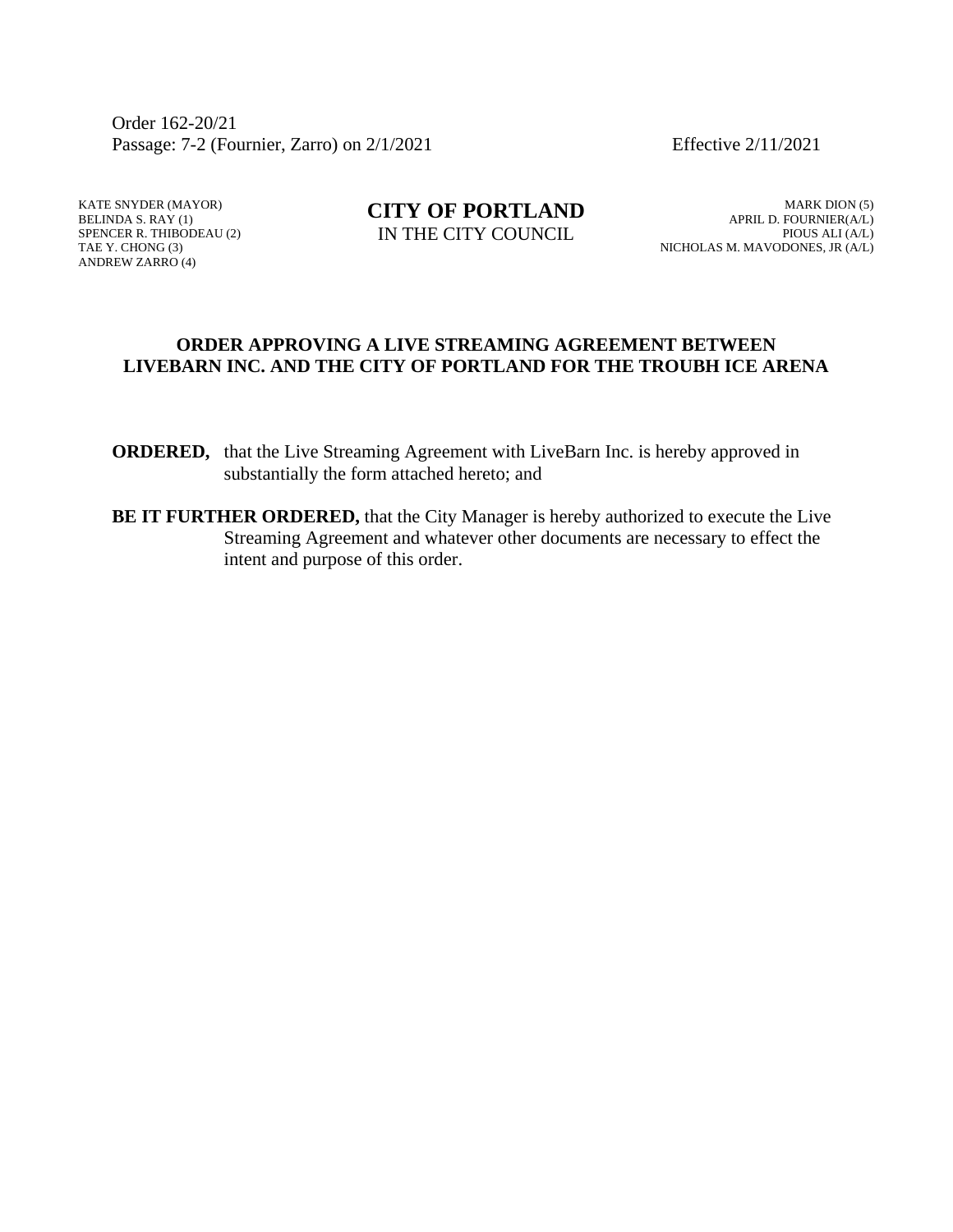

### **DATE**: February \_\_\_\_, 2021

**BETWEEN**: **LIVEBARN INC.** ("LiveBarn"), a

\_\_\_\_\_corporation with a mailing address of \_\_\_\_\_\_\_

#### *and*

City of Portland, Maine, a body politic and corporate with a mailing address of 389 Congress Street, Portland, Maine 04101

("Venue Owner")

WHEREAS LiveBarn Inc. and Venue Owner wish to enter into this Agreement pursuant to which LiveBarn will install at Venue Owner's Ice Rink Sheet described in the attached Schedule "A" (each being an "Ice Rink Sheet") a fully automated sports broadcasting system for the delivery of live and/or on demand video and audio streaming to internet connected devices such as smartphones, computers or tablets (the "Automated Online Broadcast Service");

NOW, THEREFORE, in consideration for the mutual promises set out below, and for other good and valuable consideration acknowledged by the parties, LiveBarn and Venue Owner agree as follows:

#### **1 AUTOMATED ONLINE BROADCAST SERVICE**

1.1 LiveBarn shall, at its own expense, install and maintain all hardware, software and internet bandwidth required for the operation and maintenance of the Automated Online Broadcast Service in regards to each Ice Rink Sheet. The initial installation will occur within six months from the date of this Agreement (such date being herein referred to as the "Install Date"); it will be scheduled with the written approval (including email) of Venue Owner, and concurrently with the installation, LiveBarn will specifically explain to Venue Owner representative onsite exactly where any hardware or other components will be installed. Installation will then only proceed with the consent of Venue Owner which consent will be deemed upon LiveBarn undertaking its installation. The initial installation for each Ice Rink Sheet shall include one (1) computer, one (1) router, one (1) modem, between one (1) and three (3) power converters, and up to two (2) cameras to be placed on the side walls or on the beams or columns extending from the walls. The internet connection and computer shall be located adjacent to the respective Ice Rink Sheet in a secure location with electrical power outlets. The exact selection of camera locations will be made after consideration for optimal broadcast quality and avoidance of any obstruction. Any modification to the installation will only be undertaken with the permission and process with Venue Owner as outlined above. Venue Owner shall assume the cost of electricity for the

components installed in connection with this Agreement.

1.2 In addition LiveBarn shall, at its expense and upon Venue Owner's request, install one advertising management box adjacent to a TV screen that is provided by the Venue. The LiveBarn advertising manamgement

box will continuously display a combination of LiveBarn highlights and a Live feed, as well as additional information, including Venue Owner's own unique code described in Subsection 1.5.

1.3 Title to all hardware, software, and wiring shall remain in the name of LiveBarn.

1.4 All content broadcast using the Automated Online Broadcast Service, including the video and audio relating to all sports and recreational activities occurring on each Ice Rink Sheet (collectively, the "Content"), will be made available to LiveBarn's subscribers on a monthly subscription basis, subject to sections 1.7 and 1.8 below. LiveBarn will determine the pricing for its offerings of the Automated Online Broadcast Service. From time to time LiveBarn may provide a free trial at its discretion.

1.5 Revenue generated from the Automated Online Broadcast Service will be the property of LiveBarn; however, LiveBarn will supply Venue Owner with a unique code to enable it to market and solicit new memberships for LiveBarn, for which LiveBarn will pay Venue Owner thirty percent (30%) of the revenues generated from these memberships over the full lifetime of these memberships until such membership is discontinued. The above code will enable Venue Owner to solicit LiveBarn memberships by providing potential members with the attraction of a 10% discount. This code will track the memberships generated by Venue Owner on a quarterly basis. The above payments to Venue Owner will only apply to LiveBarn memberships originated with the unique code allocated to Venue Owner. LiveBarn will pay Venue Owner its revenue share within 30 days of the end of each calendar quarter together with a corresponding revenue statement, and this revenue share distribution will commence upon Venue Owner achieving an average total of 20 code subscribers per month(from amongst all its codes - 60 total) per Ice Rink sheet, in a calendar quarter. Venue Owner will provide a staff person to communicate with and receive LiveBarn's various local marketing initiatives (including social media) as described below. Upon request from Venue Owner, LiveBarn shall provide Venue Owner with reasonable documentation evidencing all revenues earned under this Agreement.

1.6 LiveBarn shall be the exclusive owner of all rights in and to the Content, and shall have the exclusive right to broadcast the Content for all purposes and in any manner it determines in its sole discretion, including by providing its broadcast signal to national broadcasters and digital media distributors. Without limiting the foregoing, the Venue Owner acknowledges that online distributions of the Content from each Ice Rink Sheet will be made available to all subscribers of the Automated Online Broadcast Service, subject to sections 1.7 and 1.8 below.

1.7 LiveBarn will provide Venue Owner with an exclusive online administrative password to enable Venue Owner in its discretion to "blackout" any particular dates or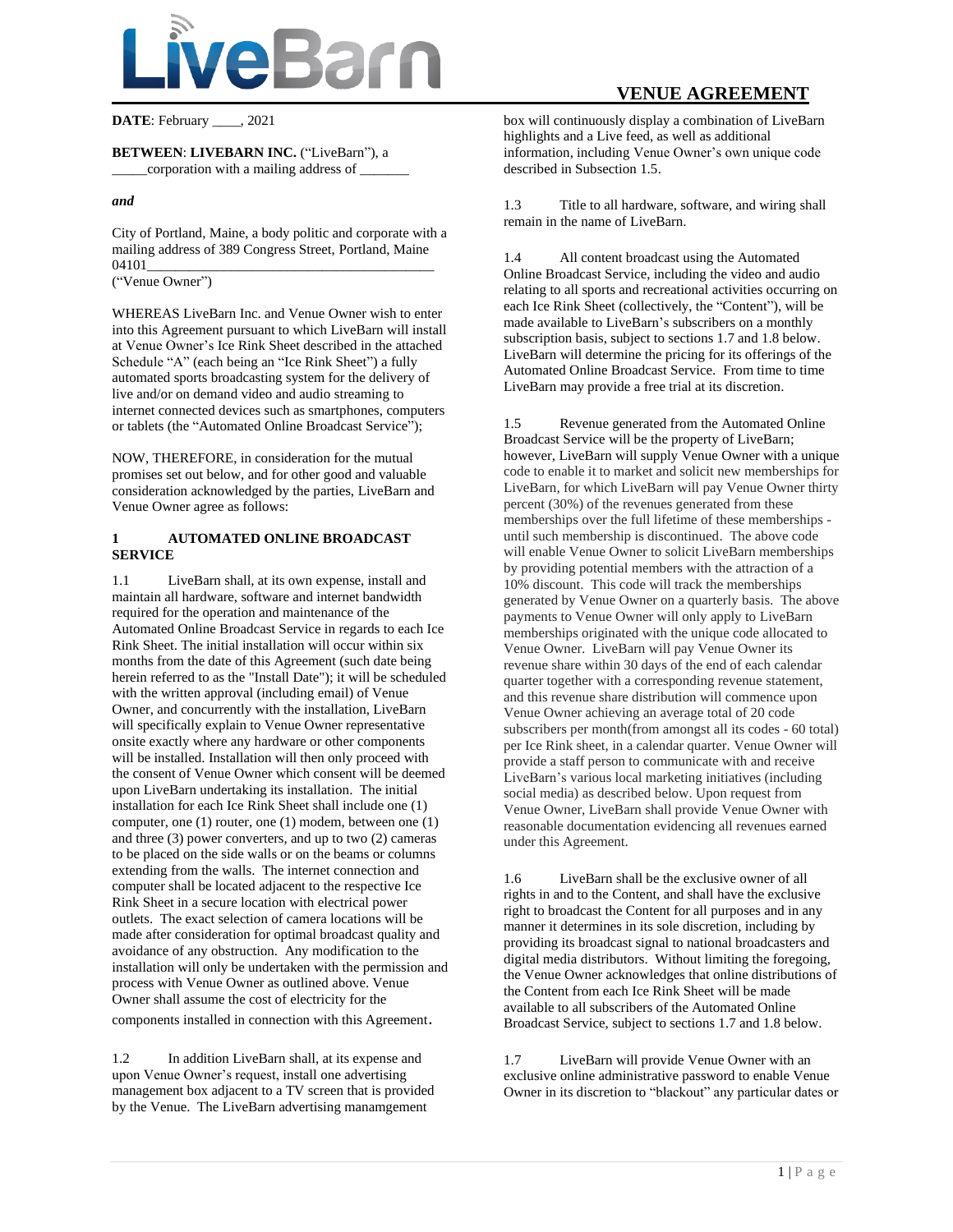

time periods from being broadcast on any selected Ice Rink Sheet (the "Blackout Restrictions").

1.8 LiveBarn will also provide Venue Owner with the ability in its discretion to restrict viewer access to any broadcasts from its Venue to a pre-selected potential audience for privacy purposes.

1.9 During the Term (as defined below), LiveBarn will provide Venue Owner with three (3) complimentary LiveBarn accounts for each Ice Rink Sheet.

1.10 LiveBarn will hold Venue Owner harmless for any injuries to LiveBarn employees and agents in connection with their work.

#### **2 TERM AND TERMINATION**

2.1 The term of this Agreement commences on the date hereof and continues until the six year anniversary of the Install Date (the "Term"). The first, and each successive 12-month period after the Install Date shall be referred to as a "Contract Year."

2.2 Notwithstanding the foregoing, but subject to Subsection 3.1 below, either party shall have the right to terminate this Agreement for any reason upon giving (90) days written notice to the other party. In the event that Venue Owner terminates this Agreement without cause during one of the first 5 Contract Years, it shall pay LiveBarn an early termination fee according to the following payment schedule:

| Contract Year | <b>Early Termination Fee</b> |
|---------------|------------------------------|
|               | \$37,500.00                  |
| 2             | \$30,000.00                  |
| 3             | \$22,500.00                  |
|               | \$15,000.00                  |
| 5             | \$7,500.00                   |
|               |                              |

There shall be no early termination fee if Venue Owner terminated this Agreement without cause during the sixth Contract Year.

2.3 Upon termination of this Agreement by expiration of the term or for any other cause, LiveBarn shall, at its own cost and expense, remove all hardware, software and wiring from Venue Owner's location.

2.4 Venue Owner shall have the right to terminate this Agreement if LiveBarn materially breaches this Agreement and the material breach is not cured to within thirty (30) days after Venue Owner provides written notice which outlines such breach to LiveBarn.

#### **3 EXCLUSIVITY**

3.1 In consideration for the investment of time and expense incurred by LiveBarn to fulfill its obligations under this Agreement, the receipt and sufficiency of which is hereby acknowledged, the Venue Owner hereby declares and agrees that LiveBarn shall have the absolute exclusivity to broadcast Content from each of the Ice Rink Sheets using an automated (without individuals operating cameras) online broadcasting system until the expiration or earlier termination of this Agreement.

3.2 The Venue Owner hereby declares and acknowledges that the foregoing exclusivity, including the term thereof, is reasonable in the circumstances, and that LiveBarn is relying upon such exclusivity in connection with the provision of the Automated Online Broadcast Service and that LiveBarn would not have entered into this Agreement without such exclusivity. However, the foregoing exclusivity shall not apply should LiveBarn cease operations or to the extent Venue Owner terminates this agreement in accordance with section 2.4.

3.3 Venue Owner acknowledges and agrees that, in the event of a breach or threatened breach by it of the provisions of Subsection 3.1 above, LiveBarn will have no adequate remedy in money or damages and, accordingly, shall be entitled to seek an injunction in a court of competent jurisdiction against such breach. However, no specification in this Agreement of any specific legal or equitable remedy shall be construed as a waiver or prohibition against any other legal or equitable remedies in the event of a breach of any of the provisions of this Agreement.

#### **4 SUPPLY OF AUTOMATED ONLINE BROADCAST SERVICE**

4.1 LiveBarn will use reasonable skill and care, in accordance with applicable industry standards, to make the Automated Online Broadcast Service available throughout the Term. Notwithstanding the foregoing, LiveBarn shall have no responsibility, liability, or obligation whatsoever to Venue Owner, or any other third party, for any interruptions of the Automated Online Broadcast Service. Notwithstanding the foregoing, if the Automated Online Broadcast Service remains interrupted for more than 5 days, it shall be considered a material breach for which Venue Owner shall have the right to terminate this Agreement, subject to the notice and cure provisions in section 2.4.

4.2 LiveBarn may, without any liability to Venue Owner, suspend the supply of all or part of the Automated Online Broadcast Service upon giving Venue Owner notice. This would only occur if the LiveBarn equipment is repeatedly damaged or LiveBarn is unable to obtain a sufficient internet signal to the venue. If such suspension lasts for more than 5 days, it shall be considered a material breach for which Venue Owner shall have the right to terminate this Agreement, subject to the notice and cure provisions in section 2.4.

4.3 The Venue Owner agrees to notify LiveBarn by email to [venuesupport@livebarn.com](mailto:venuesupport@livebarn.com) as soon as practicable after it becomes aware of any interruption or malfunction with the Automated Online Broadcast Service. Venue Owner will not be responsible for damage or malfunction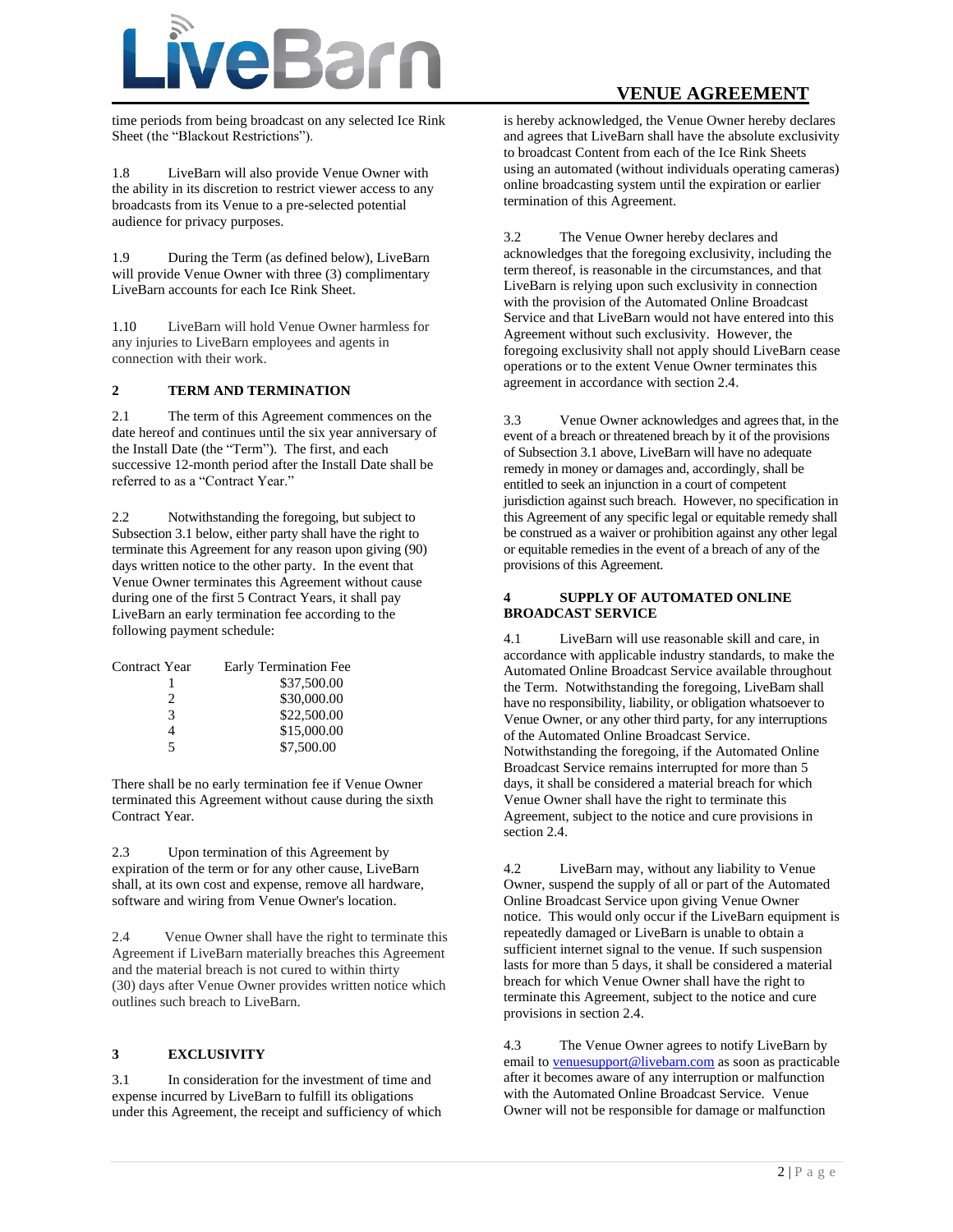

of any equipment and LiveBarn will repair or replace at its cost any malfunctioning components which is required. Any required service visit by LiveBarn will be scheduled as soon as practicable with the written approval (including email) of Venue Owner. LiveBarn will specifically explain the repair, replacement or service work to Venue Owner representative onsite and this work will only proceed with the consent of Venue Owner.

4.4 From time to time there will be on site adjustments requiring assistance from a reasonably technically proficient person at the Venue. Venue Owner will use reasonable efforts to supply such person when necessary.

#### **5 NOTICE TO PUBLIC**

5.1 The Venue Owner agrees to post a notice at the entrance to its venue and inside each Ice Rink Sheet, advising the public that the venue is monitored by video cameras for security, safety and commercial purposes, and participants waive any claim relating to the capture or public transmission of his/her participation while at the venue. LiveBarn will supply and post these notices during its initial installation and from time to time during the Term, which notices will be subject to Venue Owner's approval.

5.2 In all agreements with parties for usage of the Venue, Venue Owner will include provisions both disclosing the existence of LiveBarn broadcasting at the Venue and requiring such parties to notify all their users of the Venue of this.

#### **6 MARKETING**

6.1 Venue Owner agrees to take reasonable steps to promote LiveBarn through all available avenues discussed in this section, understanding that it is in Venue's best interest financially to market LiveBarn to their customers and patrons. LiveBarn will also provide, at its expense, a minimum of one (1) 2.5 x 6' color printed standing banner, branded with Venue Owner's unique code described in Subsection 1.5, to be displayed within Venue Owner's lobby in a prominent location. Venue Owner understands that failure to comply and make reasonable promotion and marketing efforts may result in lower revenue share payments to Venue Owner.

6.2 Venue Owner will provide a marketing contact person (s) who will be responsible for interacting with LiveBarn and becoming knowledgeable about the various LiveBarn marketing and promotion initiatives. Upon installation of LiveBarn, Venue Owner will make said contact available for a 30 minute video web session, serving as an orientation into all of the best practices for introducing and promoting LiveBarn. This person will subsequently be responsible for implementing promotion and marketing initiatives to Venue's customers and patrons.

6.3 Venue Owner will place a LiveBarn banner or link on their website with a backlink and embedded demo video where possible.

6.4 Venue Owner will announce the LiveBarn installation as well as embed any demo video on all of their social media networks. Venue Owner will also like and follow LiveBarn on said social media networks as well as share content when tagged, acknowledging that this will only be used when venue is directly involved with any video shared.

6.5 Nothwithstanding anything to the contrary in this Agreement, Venue Owner shall not be liable to Live Barn for any claims or damages whatsoever arising out of Venue Owner's failure to comply with the provisions set forth in sections 5 and 6 of this Agreement.

#### **7 GENERAL**

7.1 Any amendment to this Agreement must be in writing and signed by both parties.

7.2 Although LiveBarn will remain liable for its obligations hereunder, LiveBarn shall be permitted to use agents and subcontracts to perform its installation, maintenance and repair obligations hereunder.

7.3 The waiver of a breach of any provision of this Agreement will not operate or be interpreted as a waiver of any other or subsequent breach.

7.4 If any part of this Agreement is held to be invalid or unenforceable, that part will be severed and the rest of the Agreement will remain in force. Headings herein are for reference only.

7.5 Prior to the execution of this Agreement, LiveBarn will procure and maintain occurrence-based Commercial General Liability Insurance coverage in amounts of not less than Two Million Dollars (\$2,000,000.00) per occurrence for bodily injury, death and property damage, \$2,000,000 in Media Coverage Insurance and \$1,000,000 in Cyber Insurance naming the Venue Owner as an additional insured thereon, and also Workers' Compensation Insurance coverage to the extent required by law. With respect to the Commercial General, Media Coverage, and Cyber Liability Insurance, LiveBarn shall name the Venue Owner as an additional insured for coverage only in those areas where government immunity has been expressly waived by 14 M.R.S. A. § 8104-A, as limited by § 8104-B, and § 8111. This provision shall not be deemed a waiver of any defenses, immunities or limitations of liability or damages available to the Venue Owner under the Maine Tort Claims Act, other Maine statutory law, judicial precedent, common law, or any other defenses, immunities or limitations of liability available to the Venue Owner. Prior to execution of this Agreement, LiveBarn shall furnish the Venue Owner and thereafter maintain certificates evidencing all such coverages, which certificates shall guarantee thirty (30) days' notice to the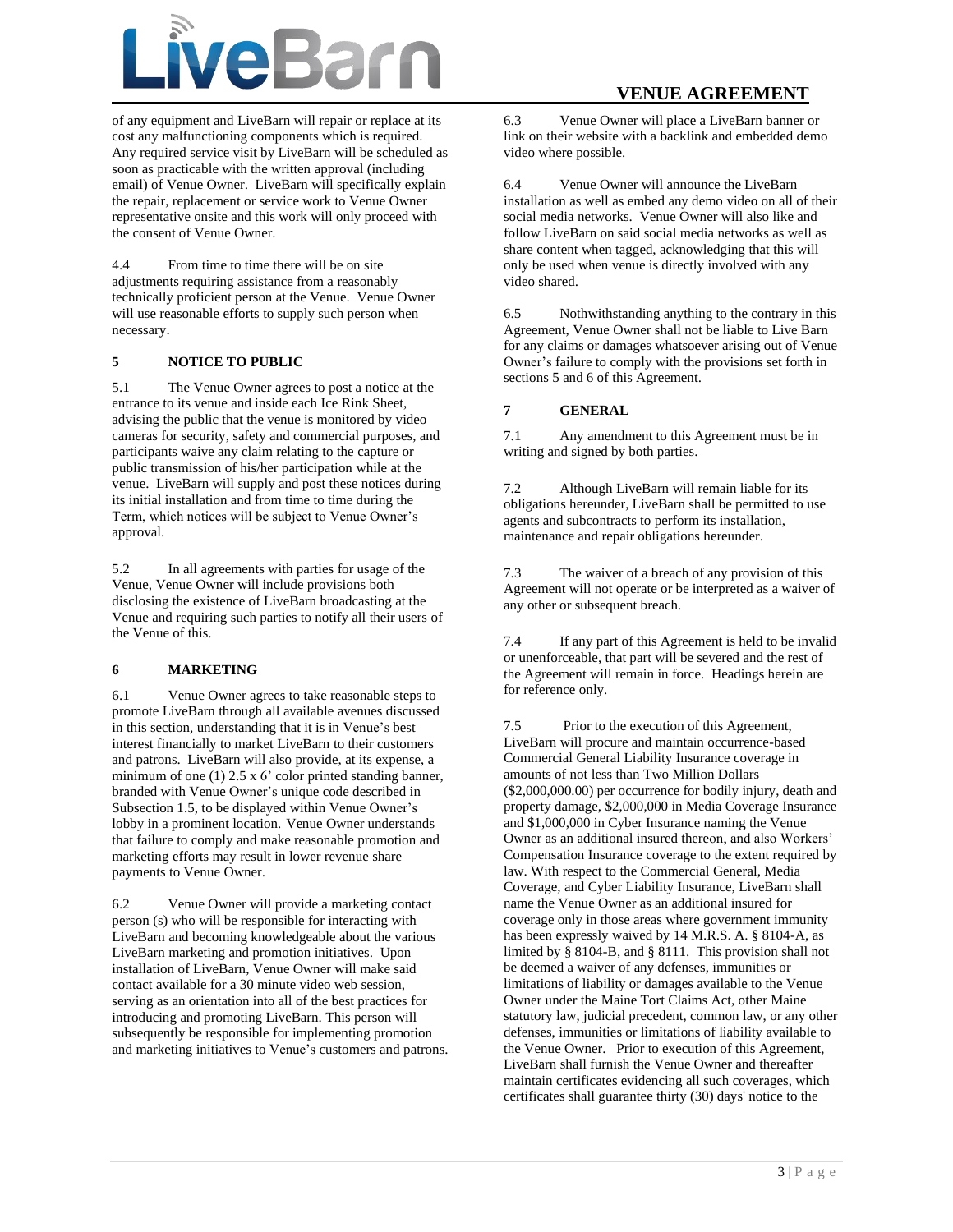

Venue Owner of termination of insurance from the insurance provider or agent. LiveBarn shall also provide a copy of any endorsement naming the Venue Owner as additional insured. A certificate that merely has a box checked under "Addl Insr," or the like, or that merely states the City of Portland is named as an Additional Insured, will not be acceptable. The Workers' Compensation insurance shall include an endorsement waiving all rights of subrogation against the City of Portland, its officers or employees. Upon Venue Owner'S request, LiveBarn shall provide Venue Owner with a complete copy of any of the above-referenced policies. LiveBarn shall be responsible for any and all deductibles and/or self-insured retentions.

To the fullest extent permitted by law, the LiveBarn shall defend, indemnify and hold harmless the Venue Owner, its officers and employees, from and against all claims, damages, losses, and expenses, just or unjust, including, but not limited to, the costs of defense and attorney's fees arising out of or resulting from the performance of this Agreement, provided that any such claims, damage, loss or expense (1) is attributable to bodily injury, sickness, disease or death, or to injury to or destruction of tangible property, including the loss of use therefrom, and (2) is caused in whole or in part by any act or omission of the LiveBarn, anyone directly or indirectly employed by it, or anyone for whose act it may be liable. Such obligation of indemnification shall not be construed to negate or abridge any other obligation of indemnification running to the Venue Owner which otherwise exists. LiveBarn's obligations under this paragraph shall survive termination of this Agreement.

7.6 All notices required under this Agreement must be given in writing and by email to Livebarn at [venuesupport@livebarn.com,](mailto:venuesupport@livebarn.com) [fmiller@livebarn.com,](mailto:fmiller@livebarn.com)  [ray@livebarn.com,](mailto:ray@livebarn.com) martin @livebarn.com and to Venue Owner at its address listed herein. Either party may change its address from time to time by providing notice of such change to the other party.

7.7 This Agreement describes the entire understanding and agreement of the parties, and supersedes all oral and written agreements or understandings between them related to its subject matter.

7.8 This Agreement may be executed in one or more counterparts, each of which will be deemed an original, and all of which taken together will be deemed to be one instrument.

7.9 This Agreement is governed by and will be interpreted under the laws of the State of Maine. The parties agree that sny disputes shall be heard exclusively in the Superior Court located in Cumberland County, Maine.

7.10 Intentionally omitted.

7.11 Venue Owner will not be liable to LiveBarn for any damages or lost revenue due to

## **VENUE AGREEMENT**

power loss or shortage, mechanical breakdown, structural damage, roof collapse, fire, flood, renovations, improvements, alterations, closure of the facility by Venue Owner or any regulatory agency, or any other reason that may interfere with the Automated Online Broadcast Service or the use of the Venue.

7.12 LiveBarn consents to Venue Owner promoting in its marketing materials that LiveBarn supplies it with the LiveBarn installed product.

**IN WITNESS WHEREOF**, the Parties have executed this Agreement on the date and at the place first above mentioned.

LIVEBARN INC.

Per:

VENUE OWNER

Per:

Print Name:

# **PLEASE FILL OUT SCHEDUL**

**Venue Name and Address:**

### **Name of Each Rink:**

(i.e. Rink #1 or Main Rink)